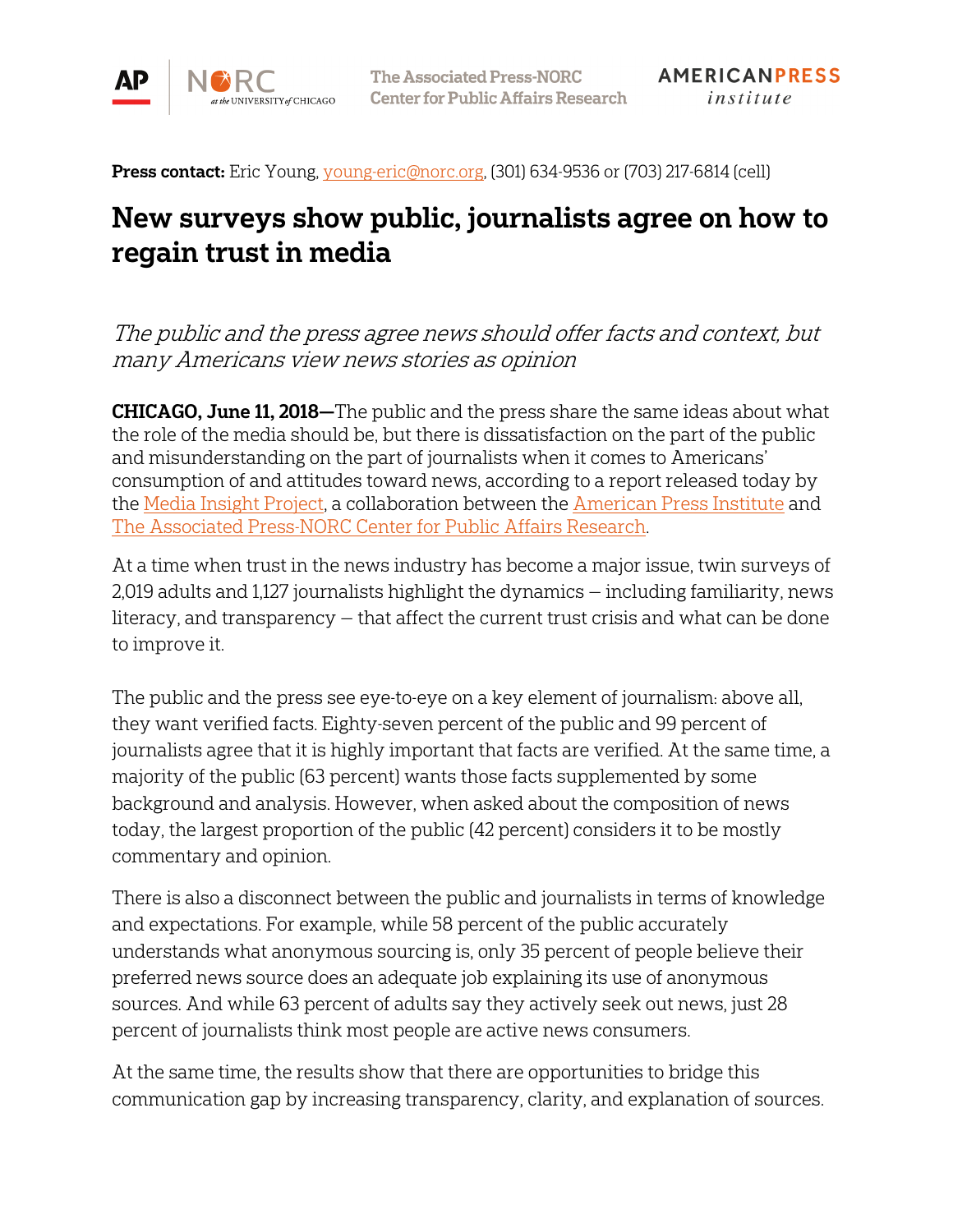

To increase trust, 68 percent of the public and 66 percent of journalists alike indicate that journalists should offer more information about sources.

"Even though the public doesn't fully grasp many concepts of journalism, they are deeper and more active consumers than journalists think," said Tom Rosenstiel, executive director of the American Press Institute. "The news industry needs to understand that the public wants to understand the media better. Journalists can earn back more trust through initiatives to increase transparency, eliminate jargon, and let the public participate in news."

#### Americans and the News Media: Key trends at a glance

THE PUBLIC AND JOURNALISTS SHARE SOME EXPECTATIONS 63% OF PEOPLE PREFER NEWS COVERAGE WITH MOSTLY FACTS AND SOME ANALYSIS AND 66% OF JOURNALISTS EXPECT THIS IS WHAT THE PUBLIC WANTS BUT THE PUBLIC DOESN'T SEE WHAT IT EXPECTS 42% THINK NEWS THEY SEE VEERS TOO FAR INTO COMMENTARY 35% HAVE A VERY OR SOMEWHAT NEGATIVE VIEW OF NEWS ORGANIZATIONS IN GENERAL PEOPLE ARE CONFUSED OVER SOME BASIC NEWS CONCEPTS 50% ARE NOT SURE WHAT AN "OP-ED" IS 43% DO NOT KNOW WHAT THE TERM "ATTRIBUTION" MEANS 42% DO NOT UNDERSTAND HOW ANONYMOUS SOURCING WORKS THE PUBLIC AND JOURNALISTS AGREE ON WAYS TO INCREASE TRUST 68% OF PEOPLE SAY THE MEDIA SHOULD OFFER MORE INFORMATION ABOUT SOURCES AND 66% OF JOURNALISTS AGREE 48% OF PEOPLE SAY JOURNALISTS SHOULD EXPLAIN HOW A STORY WAS REPORTED AND 42% OF JOURNALISTS AGREE 44% OF PEOPLE SAY NEWS ORGANIZATIONS SHOULD EXPLAIN THEIR POLICIES BETTER AND 48% OF JOURNALISTS AGREE

Among the study's key findings:

■ Generally, the public and journalists agree on what kind of journalism they want — verified facts, supplemented by some background and analysis. The public (87 percent) and journalists (99 percent) agree that most of all the press should verify the facts. When asked what kind of news is most useful, a majority of the public says news reporting that mostly provides facts but also combines some background and analysis to give audiences context.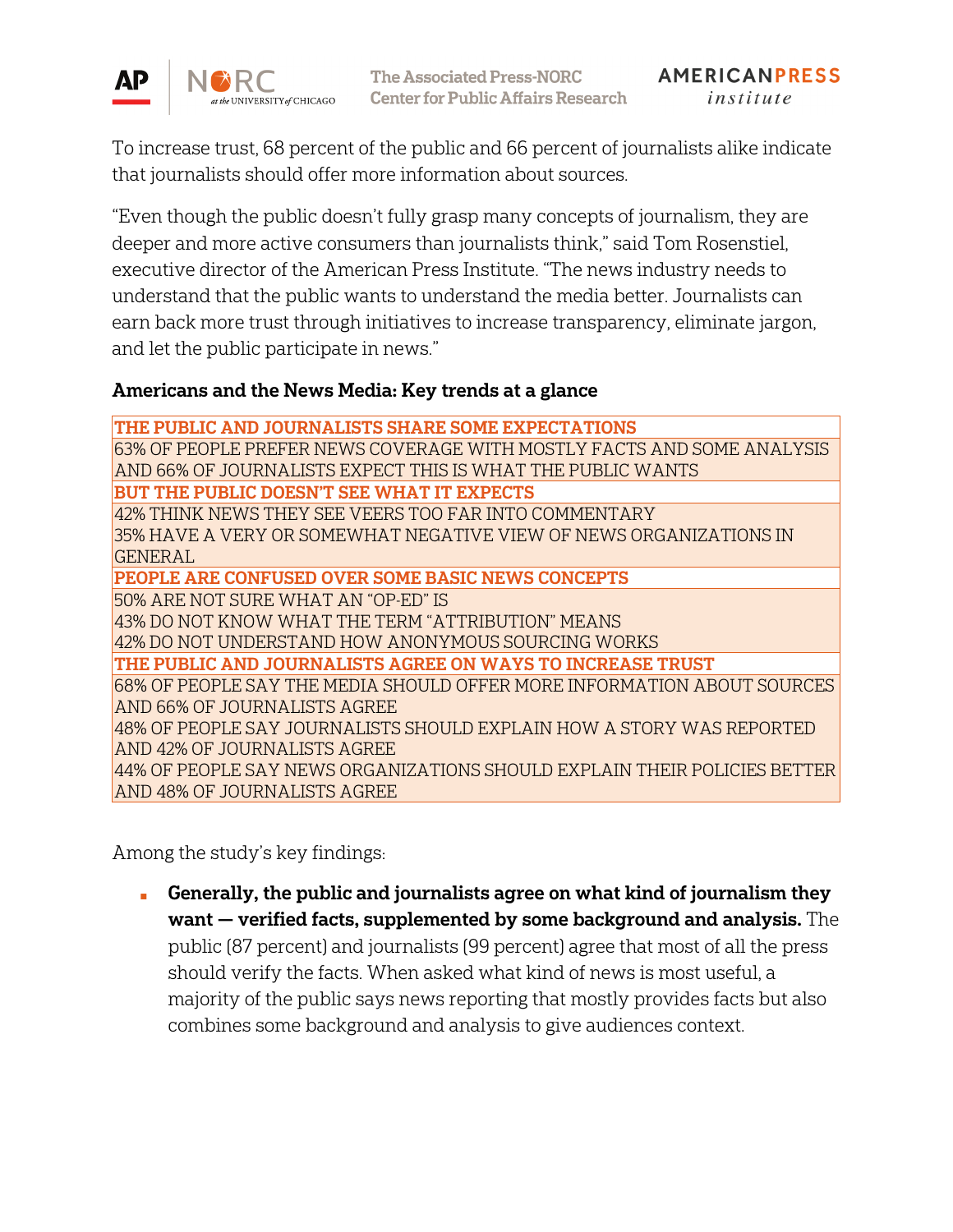- But many Americans think what they see in the news media looks like opinion mongering. The largest proportion, 42 percent, think most of the news reporting they see is opinion and commentary posing as news reporting — and another 17 percent say news coverage includes too much analysis. Just a third say most of the reporting they see is striking the right balance.
- **There is also substantial confusion on major concepts.** On a battery of nine core journalism terms, a majority of Americans are very familiar with only three of them. Just 28 percent of adults feel comfortable that they know what an op-ed is; 30 percent feel confident they know what attribution means in journalism; less than half know the difference between an editorial and a news story. Only 18 percent say they know the term "native advertising."
- $\blacksquare$  As low as these numbers are, journalists expect even worse. For example, 15 percent expect the public to know what an op-ed is, and just nine percent say the public knows what attribution means.
- **Anonymous sourcing deserves more explanation.** A majority of Americans, 58 percent, accurately describe what anonymous sourcing in journalism involves. Just 35 percent say even their favorite news organizations do a good job of explaining it.
- **Trust in preferred news organizations is rising.** And while 56 percent of Americans think journalism is on the wrong track — and 44 percent trust it less than they did a year ago — those numbers look strikingly different when you ask people about the news organizations they use most often. When asked about their favorite news organization, fully 32 percent of Americans trust it more than they did a year ago.

"This study examines the issue of trust in the news media from two perspectives  $$ the public and journalists," said Trevor Tompson, director of The AP-NORC Center. "The results show that while there are some disconnects between the public and the press, there is agreement on important ways to rebuild trust."

#### About the report

АP

UNIVERSITY of CHICAGO

The two surveys in this study were conducted by the Media Insight Project, an initiative of the American Press Institute and The Associated Press-NORC Center for Public Affairs Research. The general population survey of 2,019 adults using NORC's AmeriSpeak® Panel was conducted from March 21 through April 17, 2018, via the web and telephone. The survey of 1,127 journalists was conducted from March 1 through April 12, 2018, via the web. The study was designed to reach a representative sample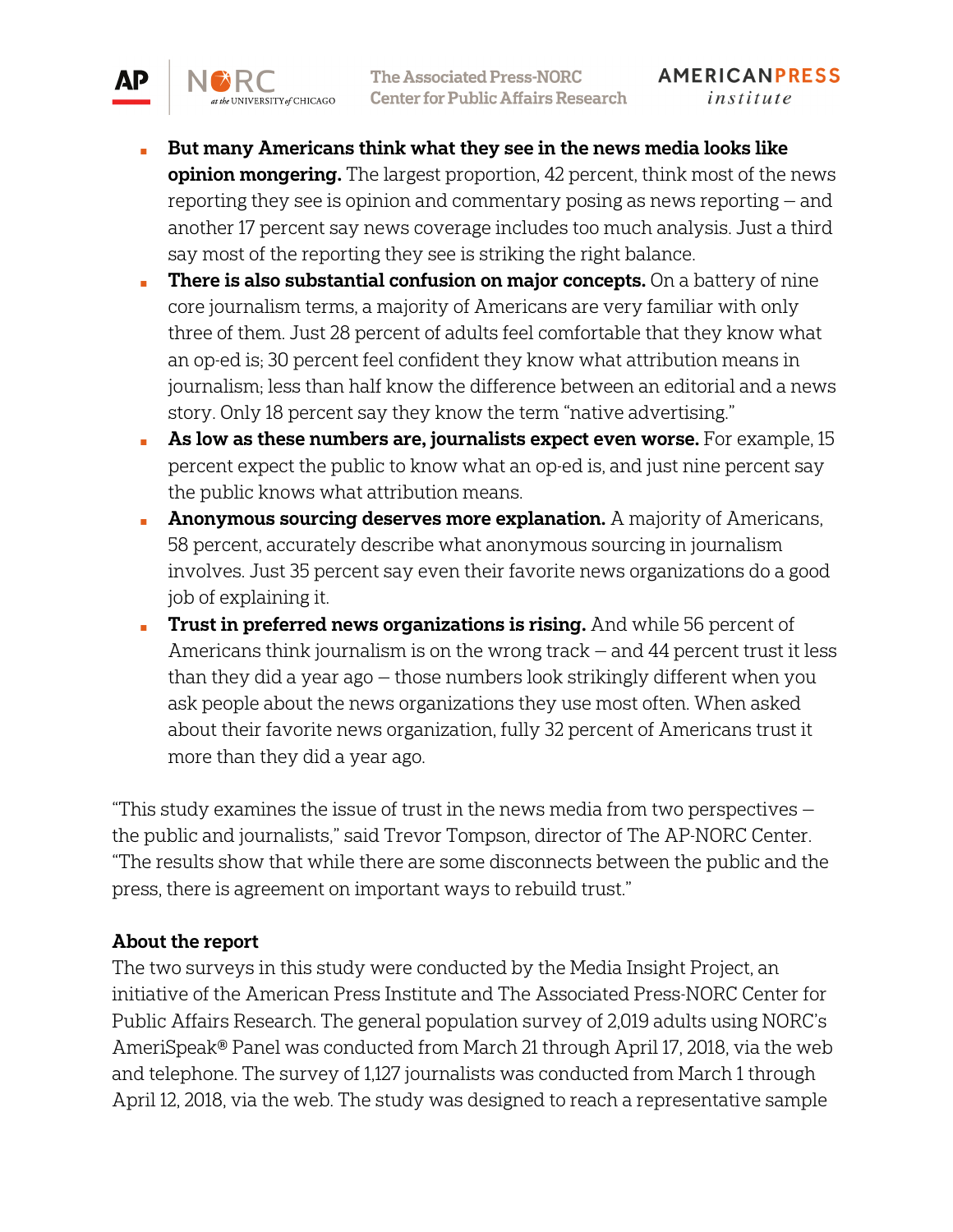

of newsroom personnel with editorial or reporting responsibilities. To reach this target population, we drew a sample across different types of outlets and job titles, using a database of media contacts maintained by Cision Media Research. The sample was drawn along three dimensions — job title, outlet type, and whether the outlet was a national or local organization. Poststratification weighting variables to adjust for nonresponse included media outlet and whether the outlet the respondent worked for was considered a national or local organization. The overall margin of sampling error for the general population survey is +/‑ 3.0 percentage points, and for the survey of journalists it is +/‑ 3.5 percentage points.

Details about the Media Insight Project can be found at: [www.mediainsight.org.](http://www.mediainsight.org/) 

A full description of the study methodology for the surveys can be found at the end of the report.

The proper description of the survey's authorship is as follows: This study was conducted jointly by the [American Press Institute](http://www.americanpressinstitute.org/) and The [Associated Press-NORC](http://apnorc.org/Pages/default.aspx)  [Center for Public Affairs Research](http://apnorc.org/Pages/default.aspx).

### About the Media Insight Project

The Media Insight Project is a collaboration between the American Press Institute and The AP-NORC Center for Public Affairs Research with the objective of conducting high-quality, innovative research meant to inform the news industry and the public about various important issues facing journalism and the news business. The Media Insight Project brings together the expertise of both organizations and their respective partners, and involves collaborations among key staff at the American Press Institute, NORC at the University of Chicago, and The Associated Press.

<http://www.mediainsight.org/>

## About the American Press Institute

The American Press Institute (API) advances an innovative and sustainable local news industry by helping publishers understand and engage audiences, grow revenue, improve public-service journalism, and succeed at organizational change. API is a national 501(c)3 nonprofit educational organization affiliated with the News Media Alliance. It works with and draws on the best ideas from technology, business and publishing.

[http://www.pressinstitute.org](http://www.pressinstitute.org/)